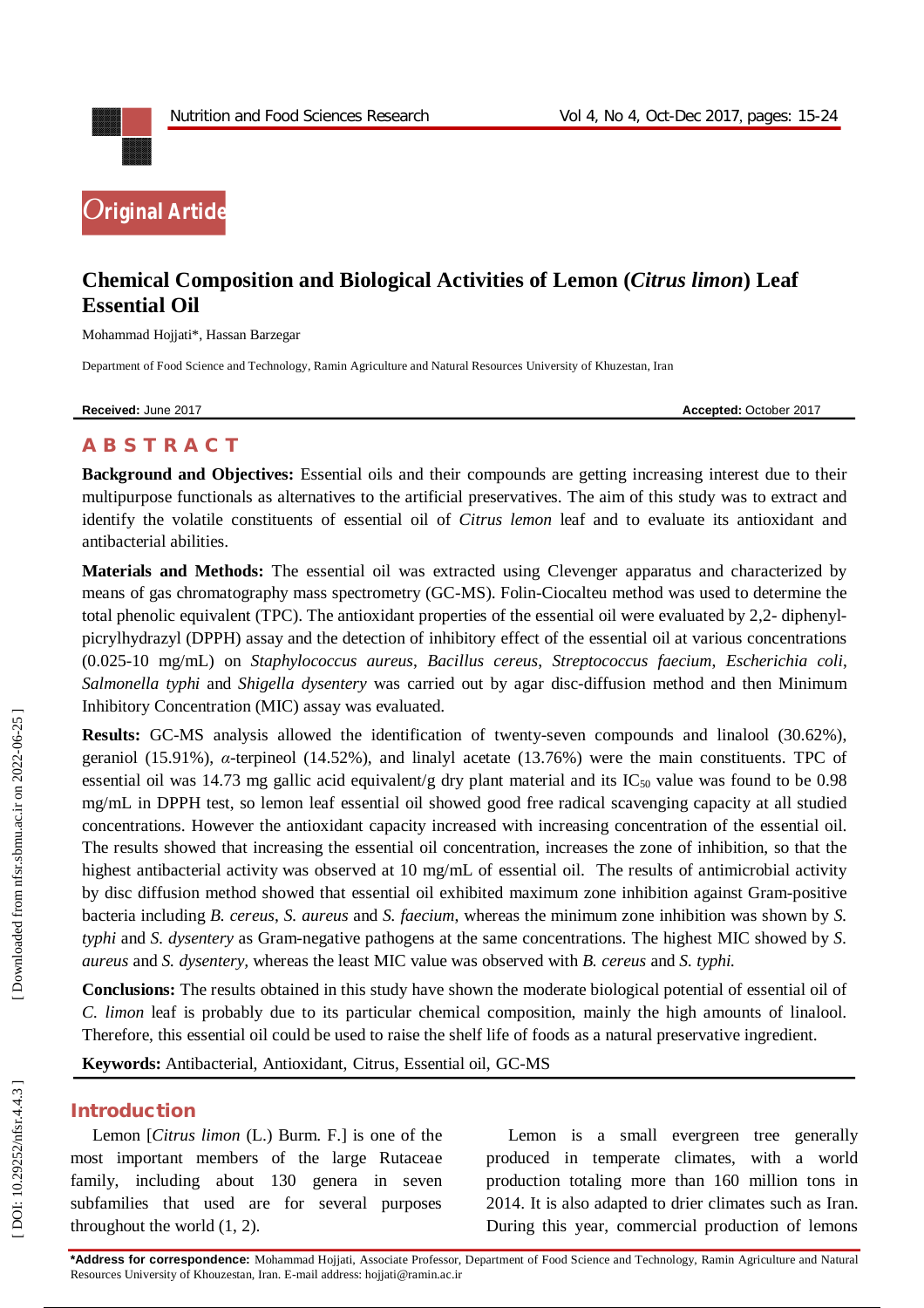(together with limes) was approximately 4.3 million tons that harvested from 25734 hectares in Iran ( 3 ) .

Nowadays, the interest in essential oils and their application in food preservation have been amplified as the natural additives to improve the shelf-life and the safety of food products, due to the risk in using synthetic preservatives. Also, food -borne diseases are a growing public health problem worldwide, calling for more impressive preservation tactics ( 4 ). Lemon has many bioactive components such as citric acid, Ascorbic acid, minerals, flavonoids and essential oils (5).

Citrus essential oils are generally recognized as safe (GRAS) and a complex mixture of about 400 constituents consisting of 85 -99% volatile and 1 -15% non -volatile components ( 6 ). The volatile components contain a mixture of monoterpene, sesquiterpene and their oxygenated derivatives and the non -volatile compounds include hydrocarbons, flavonoids, sterols, fatty acids, coumarins, waxes, carotenoids and psoralens (6, 7).

In addition lemon juice production, essential oils which acquired by cold pressing of the peel or distillation of leaves are broadly applied as an aroma enhancer in beverages, bakery and food products, also serves as a flavoring agent to mask the unpleasant taste of drugs in pharmaceutical, and as fragrance in perfumery and cosmetic industries ( 1, 8 ).

Numerous studies have been performed on the chemical composition, antimicrobial, antifungal, antioxidant and radical scavenging abilities of the essential oils of peel and leaf of various species and/or cultivars of lemon around the world, where limonene has been always the prominent component found in all peel essential oils, whereas the leaf essential oil was generally rich in limonene, in some case other compounds were the major constituents ( 5, 6, 9 -22 ).

The Japanese lemon leaf oil consisted of geranial as the main component, followed by limonene and neral (22 ). It was reported that caryophyllene was the main composition in Egyptian lemon leaf oil, followed by linalool, nerol and limonene (21 ). While, Italian, Turkish and Chinese lemon leaf oils included limonene, followed by  $\beta$ -pinene and geranial (12, 17, 20 ). The Benin lemon leaf oils included mainly of limonene,  $\beta$ -pinene and citronellal (11). Furthermore, the antimicrobial and antioxidant potentials of lemon

leaf essential oil have been previously reported (18, 19 ) .

Although, it is known that limonene is often the main constituents in lemon leaf oils, but the composition of essential oils are variable by different localities. The quality and quantity of essential oils are influenced by different agents such as genetic, environmental and experimental factors (16, 23 ).

To the best of our knowledge, research is yet to be done on the composition, antioxidant and antibacterial activities of Iranian origin lemon leaf essential oils. Therefore, the goals of the present study is to identify the volatile constituents of essential oils from the leaf of lemon cultivated in south of Iran using GC -MS and evaluate their antioxidant activities using the DPPH radical scavenging assay. Furthermore, antibacterial properties of essential oils against six Gram -positive and Gram -negative bacteria is to be investigated.

### **Materials and Methods**

**Plant material and extraction of essential oil:** The fresh leaves of *C. limon* were collected from a garden in the Jahrom region, recognized as one of the most important horticultural locations in South of Iran in November 2016. The harvested leaves were washed with water to obliterate dirt, then were subjected to hydro -distillation extraction using a Clevenger apparatus for 3 h. The extracted oils were dried over anhydrous sodium sulfate to remove any trace of water and stored in sealed glass vials at 4°C until further analysis. The oil yield was calculated according to the volume of obtained essential oil and was expressed on a fresh weight basis (v/w).

**Gas chromatography and Mass spectrometry (GC - MS) analysis:** The chemical analysis of the essential oils was done by a Shimadzu GC -17A gas chromatograph (Shimadzu Corporation, Kyoto, Japan), coupled with a Shimadzu mass spectro- meter detector GC -MS QP -5050A. The GC -MS system was equipped with a TRACSIL Meta X5 column, 95 % dimethyl -polysiloxane and 5 % diphenyl -polysiloxane (Teknokroma S. Co. Ltd., Barcelona, Spain; 30 m x 0.25 mm i.d., 0.25 μm film thickness). Helium was used as the carrier gas at a flow rate of 0.9 mL/min in a split ratio of 1:20, and an oven program of (i) 80°C, (ii) an increase at a rate of  $3^{\circ}$ C/min from 80 to 210 $^{\circ}$ C, holding for 1 min; (iii) an increase at a rate of 25°C/min from 210 to 300°C, and holding for 3 min. Injector and detector were held at 230 and 300°C,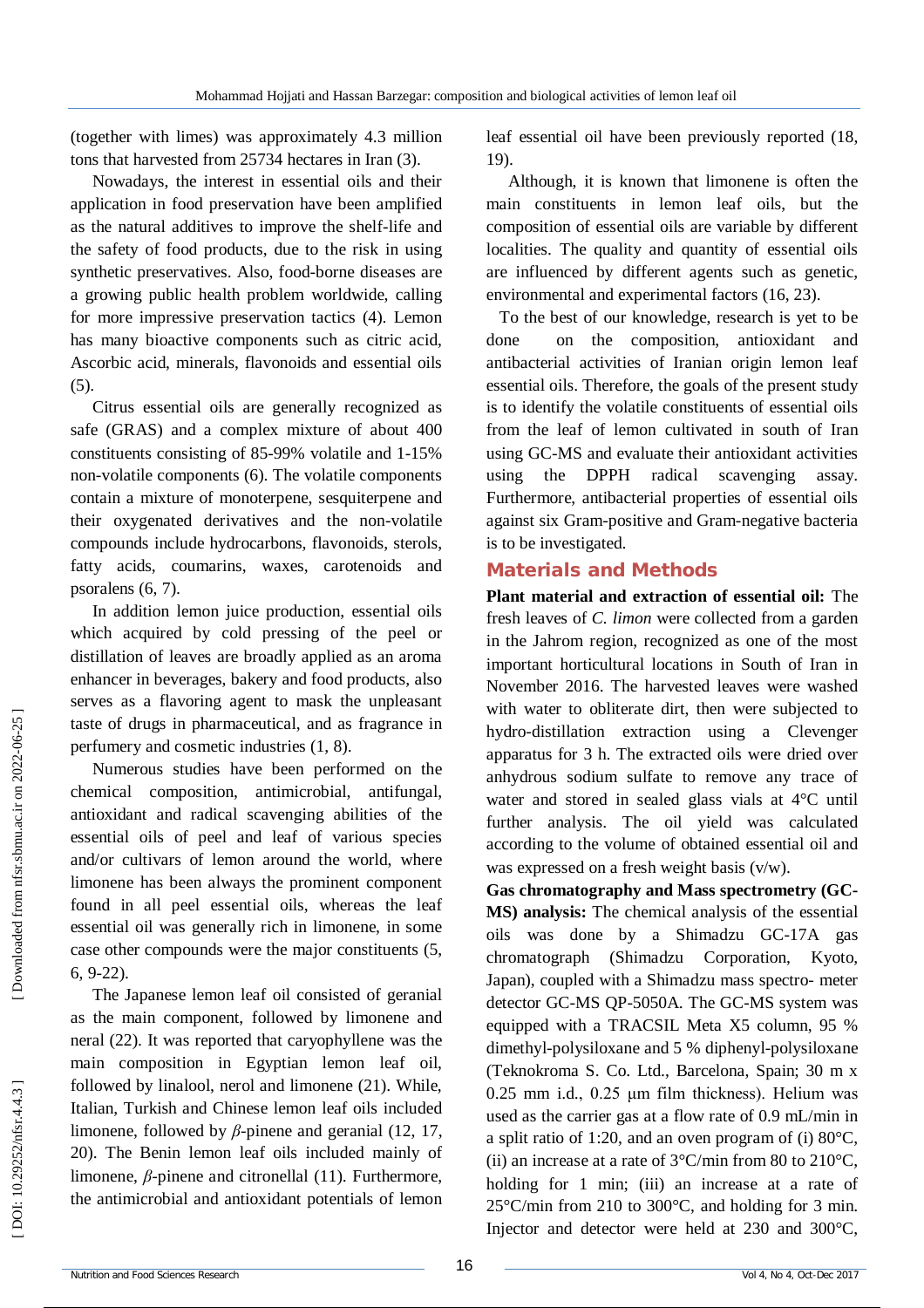respectively, and 2 μL of essential oil was always injected. The compounds of essential oils were identified on the basis of GC -MS retention times, Kovats indices in reference to n-alkanes  $(C_8-C_{24})$ , and mass spectra (authentic chemicals and NIST 05 spectral library collection). Identification was considered tentative when it was based on mass spectral data only. The quantification of the volatile compounds was performed using percentage peak area calculations by means of a gas chromatograph, Shimadzu 2010, with a flame ionization detector (GC - FID). The column and chromatographic conditions were those previously reported for the GC -MS analysis.

**Total phenolic content (TPC)**: Total phenolic content of the lemon leaf essential oil was measured based on the absorbance values of the oil reacted with Folin -Ciocalteu reagent and compared the results with Gallic acid as standard solution according to the method described previously (24). Briefly, 200 μL of essential oil dissolved in methanol (1 mg/mL) were mixed with 1 mL of 10% Folin -Ciocalteu (Merck, Darmstadt, Germany) reagent in the presence of 2 mL of sodium carbonate (0.75 g/mL) and allowed to stand in the dark at room temperature for 2 h with continuous shaking. The absorbance of the resulting blue color solution was measured at 765 nm using a Spectronic Genesys 5 spectrophotometer (Milton Roy Company, USA) against a blank with distilled water and using Gallic acid as standard. TPC was expressed as milligrams of Gallic acid equivalent per gram of dry weight of plant (mg GAE/g DW). injected. The compounds of essential oils were<br>
lidentified on the basis of GC-MS retarion times,<br>
Kovais indices in reference to n-alkanes (C<sub>e</sub>-C<sub>ca</sub>), and<br>
reass spectra (authentic chemicals and NIST O5<br>
spectral libra

**DPPH radical scavenging assay:** The antioxidant activity of the lemon leaf essential oil was measured using the 2,2 -diphenyl - 1 -picrylhydrazyl (DPPH) radical. The ability of the essential oil to scavenge DPPH radical was determined by measuring the bleaching of the methanolic purple -colored solution of DPPH according to the method of Raeisi *et al*. (25). In brief, 50 μL of various concentrations of essential oil (0.025, 0.05, 0.1, 0.5, 1, 2, 5, 10 mg/mL) in methanol was added to 2 mL of a 0.024 % methanolic solution of DPPH. The mixture was incubated for 1 h at room temperature and then the absorbance was read at 517 nm against a blank sample using a spectrophotometer.

The capacity of essential oil to scavenge the DPPH radicals was calculated according to the following

$$
1\% = \frac{(A_{\text{blank}} - A_{\text{sample}})}{A_{\text{blank}}} \times 100
$$

Where, A<sub>blank</sub> is the absorbance of the control reaction (containing all reagents except the test compound), and Asample is the absorbance of sample containing test compound.

The capacity of free radical scavenging was expressed by  $IC_{50}$  (mg/mL) value, which represents the concentration required to decrease 50 % of initial DPPH radical.

Butylated Hydroxy Toluene (BHT) and Ascorbic acid as reference antioxidants were used as positive controls in DPPH assay.

### **Antibacterial screening activity**

**Microorganisms:** Six food borne pathogens including three Gram positive (*Staphylococcus aureus* ATCC 25923, *Bacillus cereus* PTCC 1154, *Streptococcus faecium* ATCC 10541), and three Gram negative (*Escherichia coli* ATTC 25992, *Salmonella typhi* PTCC 1609, *Shigella dysentery* PTTC 188) bacterial species were used for antibacterial activity investigation of lemon leaf essential oil. They were purchased from the Culture Collection Institute of Iranian Research Organization for Science and Technology (Tehran, Iran). All bacterial strains were maintained in a viable state via inoculation on Mueller -Hinton Broth (MHB, Oxoid) and overnight incubation at 37°C.

**Disc diffusion method:** Antibacterial activity of different concentrations of the essential oils was evaluated with agar disc diffusion assay as described previously with some modification (36). Briefly, Mueller –Hinton Agar (Merck, Darmstadt, Germany) were prepared, autoclaved and transferred aseptically to sterilized petri plates. 100 µl of bacterial suspension  $(10^8 \text{ cfu/mL})$  was spread on plates and then filter paper disks (6 mm in diameter) (Padtan Teb, Tehran, Iran) were impregnated with 10 µl of various concentrations of the essential oil (0.025, 0.05, 0.1, 0.5, 1, 2, 5, 10 mg/mL) which was prepared by dissolving into 10 µl of dimethyl sulfoxide (DMSO) (Sigma Aldrich, Germany) and incubated at 37°C for 24 hours for all bacteria. Chloramphenicol (30 µg/disc) was used as a positive control to determine the sensitivity of one strain in each microbial species tested. After incubation time, the zones of inhibition around each of the discs were calculated by measuring the diameter in mm as a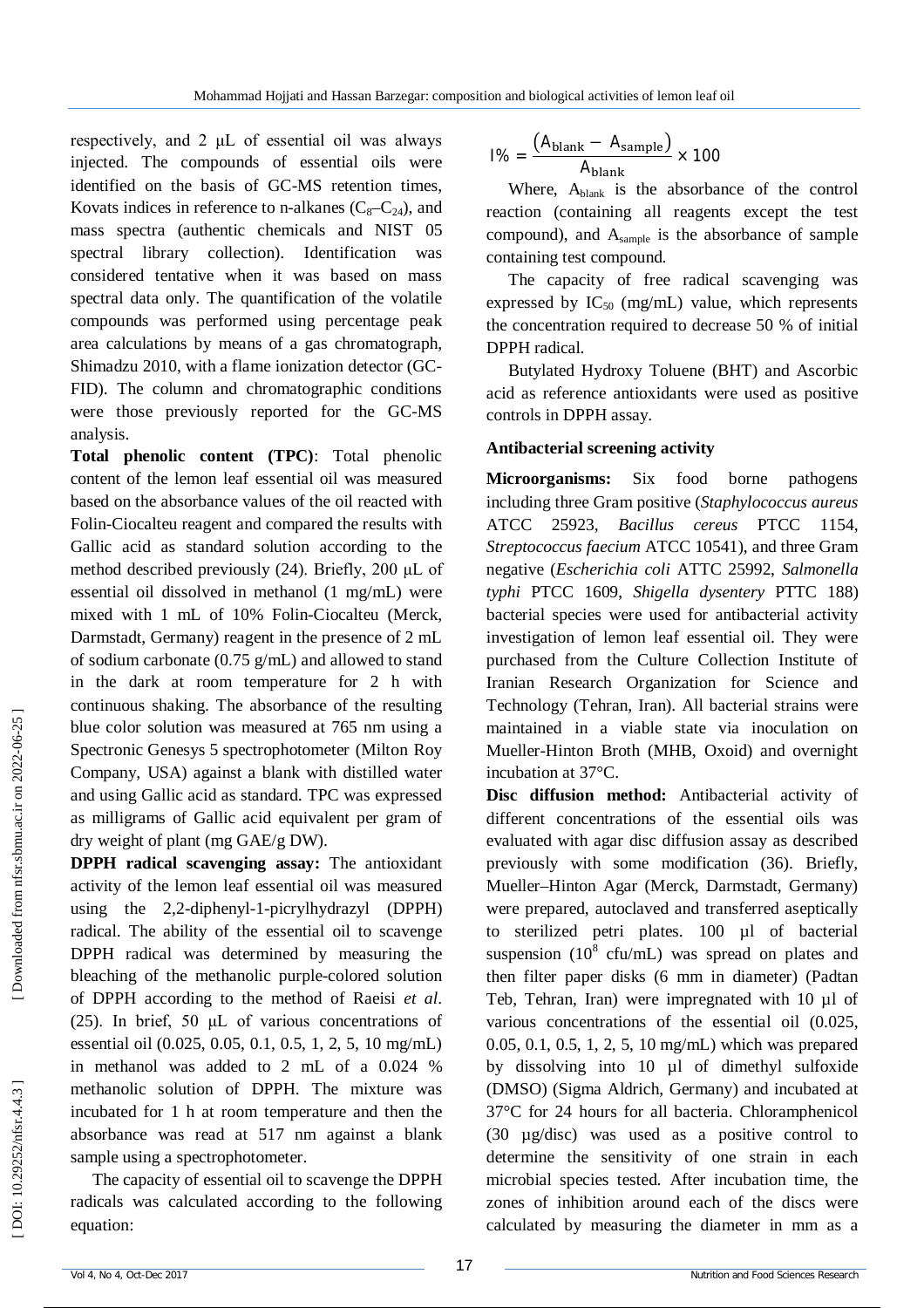measure of the antimicrobial activity. Each test was taken in triplicate.

**Minimum Inhibitory Concentration (MIC):** The minimum inhibitory concentration (MIC) values of essential oil were obtained using micro -dilution methods. The inocula of the bacterial strains were prepared from 12 h broth cultures and suspensions were adjusted to 0.5 McFarland standard turbidity. The essential oil was dissolved in DMSO to the highest concentration (200 mg/mL), and then serial twofold dilutions were made in a concentration range from 3.55 to 200 mg/mL in 10 mL sterile test tubes including nutrient broth. Ninety five µL of nutrient broth and 5 µl of microbial suspension were added to the each 96 -well plates. A 100 µL aliquot from the stock solutions of essential oil initially prepared at the concentration of 200 mg/mL was added into the first wells. Then, 100 µl from the serial dilutions were transferred into six consecutive wells. The last well containing 195 µL of nutrient broth without essential oil and 5 µl of media suspension on each strip was used as the negative control. The final volume in each well was 200 µL. The plates were mixed and then incubated at 37°C for 24 h. Chloramphenicol was used as standard drug for positive control. The lowest concentration of lemon essential oil inhibiting the visible growth of the microorganisms was regarded as the MIC. All experiments were carried out in triplicate.

**Statistical Analysis:** The experiments were conducted in a completely randomized design with three replications. All data were first subjected to analysis of variance (ANOVA), after checking their normality and later to the Tukey's multiple range test to determine significant differences among the treatments at  $p<0.05$ . Statistical analyses were carried out using SPSS 20.0 (SPSS Science, Chicago, IL, USA).

### **Results**

**Yield and composition of lemon leaf essential oil:**  As it can be seen in Table 1, the yield of the hydro distillation essential oil of lemon leaf was 0.41% (v/w) and it was characterized by a pale yellowish color and pleasant aromatic fragrance. As shown in Table 2, GC -MS analysis of essential oil of lemon leaf identified the twenty -eight volatile components representing 99.5% of the total oil. Lemon leaf oil was found rich in alcohols type compounds (61.55%), followed by esters (24.92%) and monoterpenes

(12.10%). Based on our findings, the main constituents of the lemon leaf essential oil were linalool (30.62%), geraniol (15.91%), *α* -terpineol (14.52%), and linalyl acetate (13.76%). The following major components were geranyl acetate (6.75%), neryl acetate (4.24%), *β*-pinene (4.51%), and *cis*ocimene (2.93%).

**Table 1.** The yield and total phenolic content of *C. limon*  leaf essential oil

| Essential oil yield          | Total phenolic content |
|------------------------------|------------------------|
| $mL/g$ plant)                | $(mg \text{ GAE/gDW})$ |
| $0.41 \pm 0.11$ <sup>*</sup> | $14.73 + 1.96$         |

\*mean values of three replicates ± Standard Error

**Total phenolic content (TPC) and antioxidant activity of lemon leaf essential oil:** Phenolic compounds are often correlated to the antioxidant activity due to their capability to act as electron donors in free radical reactions. In this study, total phenolic content (TPC) was estimated by the Folin - Ciocalteu colorimetric method using gallic acid as standard. The mean value of TPC of the lemon leaf essential oil as presented in Table 1, was 14.73 (mg GAE/DW). The capability of essential oil to act as a donor for hydrogen atoms or electrons in the transformation of DPPH radical into its reduced form DPPH -H (which is measured spectrophotometrically) gives the antioxidant characteristic. The results of DPPH scavenging activity of lemon leaf oil at different concentrations compared with BHT and ascorbic acid as reference standards are shown in Figure 1.



**Figure 1.** Free Radical scavenging activity of various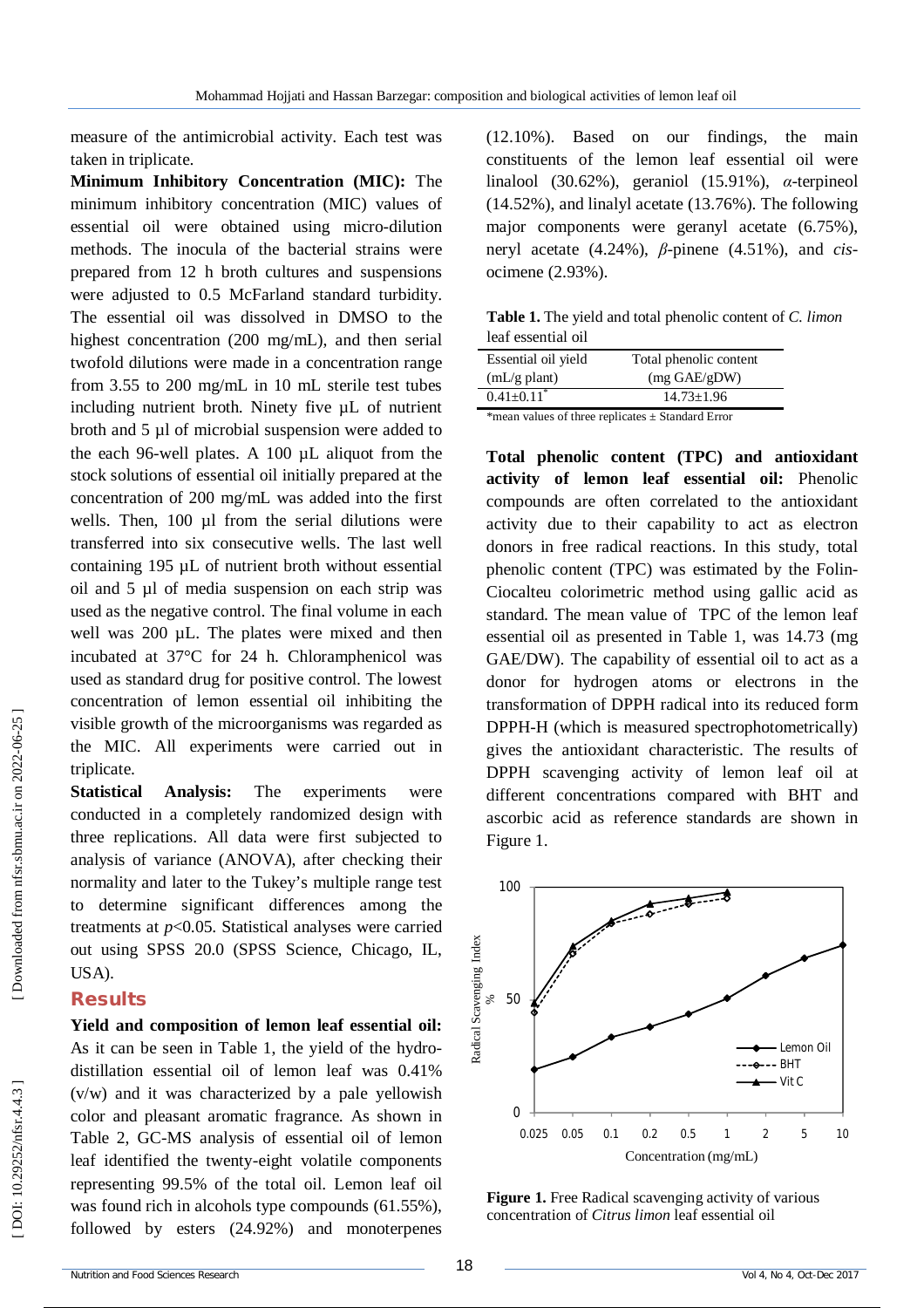|                            |                      | Retention Indices <sup>a</sup> |            |                      |  |
|----------------------------|----------------------|--------------------------------|------------|----------------------|--|
| Volatile compound          | Retention Time (min) | Experimental                   | Literature | Percent <sup>b</sup> |  |
| $\alpha$ -Pinene           | 13.817               | 939                            | 939        | 0.2                  |  |
| Sabinene                   | 15.183               | 978                            | 978        | 0.41                 |  |
| $\beta$ -Pinene            | 15.517               | 982                            | 980        | 4.51                 |  |
| $\Delta$ -3-carene         | 16.617               | 1014                           | 1013       | 0.11                 |  |
| $\alpha$ -Terpinene        | 16.892               | 1016                           | 1016       | 0.03                 |  |
| $p$ -Cymene                | 17.325               | 1026                           | 1026       | 1.86                 |  |
| Limonene                   | 17.467               | 1028                           | 1028       | 1.13                 |  |
| $cis$ -Ocimene             | 17.867               | 1036                           | 1034       | 2.93                 |  |
| $\gamma$ -terpinene        | 18.625               | 1060                           | 1059       | 0.05                 |  |
| Linalool oxide             | 19.342               | 1077                           | 1080       | 0.07                 |  |
| $\alpha$ -Terpinolene      | 19.933               | 1088                           | 1088       | 0.79                 |  |
| Linalool                   | 20.900               | 1096                           | 1097       | 30.62                |  |
| cis-p-Menth-2-en-1-ol      | 22.376               | 1124                           | 1121       | 0.07                 |  |
| Terpinen-4-ol              | 24.842               | 1182                           | 1182       | 0.43                 |  |
| $\alpha$ -Terpineol        | 25.983               | 1193                           | 1195       | 14.52                |  |
| Linalyl acetate            | 27.983               | 1258                           | 1257       | 13.76                |  |
| Geraniol                   | 28.733               | 1266                           | 1265       | 15.91                |  |
| $\alpha$ -Terpinyl acetate | 32.592               | 1350                           | 1350       | 0.17                 |  |
| Piperitenone oxide         | 32.950               | 1359                           | 1363       | 0.01                 |  |
| Neryl acetate              | 34.017               | 1367                           | 1368       | 4.24                 |  |
| Geranyl acetate            | 34.883               | 1374                           | 1372       | 6.75                 |  |
| $\beta$ -Elemene           | 36.092               | 1393                           | 1393       | 0.7                  |  |
| trans- Caryophyllene       | 36.683               | 1415                           | 1414       | 0.04                 |  |
| $\beta$ -Farnesene         | 37.242               | 1449                           | 1450       | 0.01                 |  |
| $\alpha$ -Humulene         | 38.317               | 1463                           | 1462       | 0.1                  |  |
| Germacrene D               | 39.359               | 1485                           | 1485       | 0.06                 |  |
| $\alpha$ -Farnesene        | 39.608               | 1503                           | 1504       | 0.02                 |  |
| Total                      |                      |                                |            | 99.50                |  |

| Table 2. chemical composition of Citrus limon leaf essential oil |
|------------------------------------------------------------------|
|                                                                  |

**<sup>a</sup>**Retention indices were calculated for a DB -5 column and literature values were obtained from NIST (2016)

**<sup>b</sup>**Relative percentage obtained from peak area

As can be seen in Figure 1, when DPPH scavenging activity of lemon leaf essential oil was compared with synthetic antioxidant ascorbic acid and BHT, all the oil concentrations showed significantly lower antioxidant activity, and the oil reached its maximum antioxidant activity (77.4%) at a concentration of 10 mg/mL. In the present study, the lemon leaf essential oil showed lower DPPH radical scavenging ability  $(IC<sub>50</sub>=0.98$  mg/mL) than the ascorbic acid  $(IC<sub>50</sub>=0.98)$ 0.265 mg/mL) and BHT ( $IC_{50} = 0.0312$  mg/mL) as standards. It's proven that the essential oil antioxidant capacity relates to their major compounds and the greater the consumption of DPPH in a sample, the lower its  $IC_{50}$  and the greater its antioxidant activity. Therefore, in this study, ascorbic acid with lower  $IC_{50}$ , had greater antioxidant activity. The correlation between antioxidant activity (%) and the concentration of the lemon leaf oil showed a low  $IC_{50}$ value of 0.98 mg/mL, when compared with the standards, BHT and ascorbic acid.

**Antibacterial Activity:** The potential antibacterial activity of the lemon leaf essential oil at different concentration with the inhibition zone diameters compared with antibiotic and MIC values are presented in Table 3 and Figure 2. The results indicate that the oils have no antibacterial activity against all six tested bacteria at lower concentrations (0.025 - 0.1) mg/mL). Table 3 also revealed that *S. typhi* and *S. dysentery* did not give any activity at the concentration 0.2 mg/mL of the essential oil. Whereas, the essential oil at this concentration had significant activity against *S. faecium*, *B. cereus*, *S. aureus,* and *E. coli*  (*p<0.05*).

The highest antibacterial activity of essential oil was observed against *B. cereus* with a zone of inhibition of 33.46 mm followed by *S. aureus, S. faecium*, *E. coli,* and *S. dysentery* with inhibition zones of 31.52 mm, 30.21 mm, 29.33 mm, and 18.19 mm, respectively at 10 mg/mL concentration, while, it was less effective against *S. typhi* with zone inhibition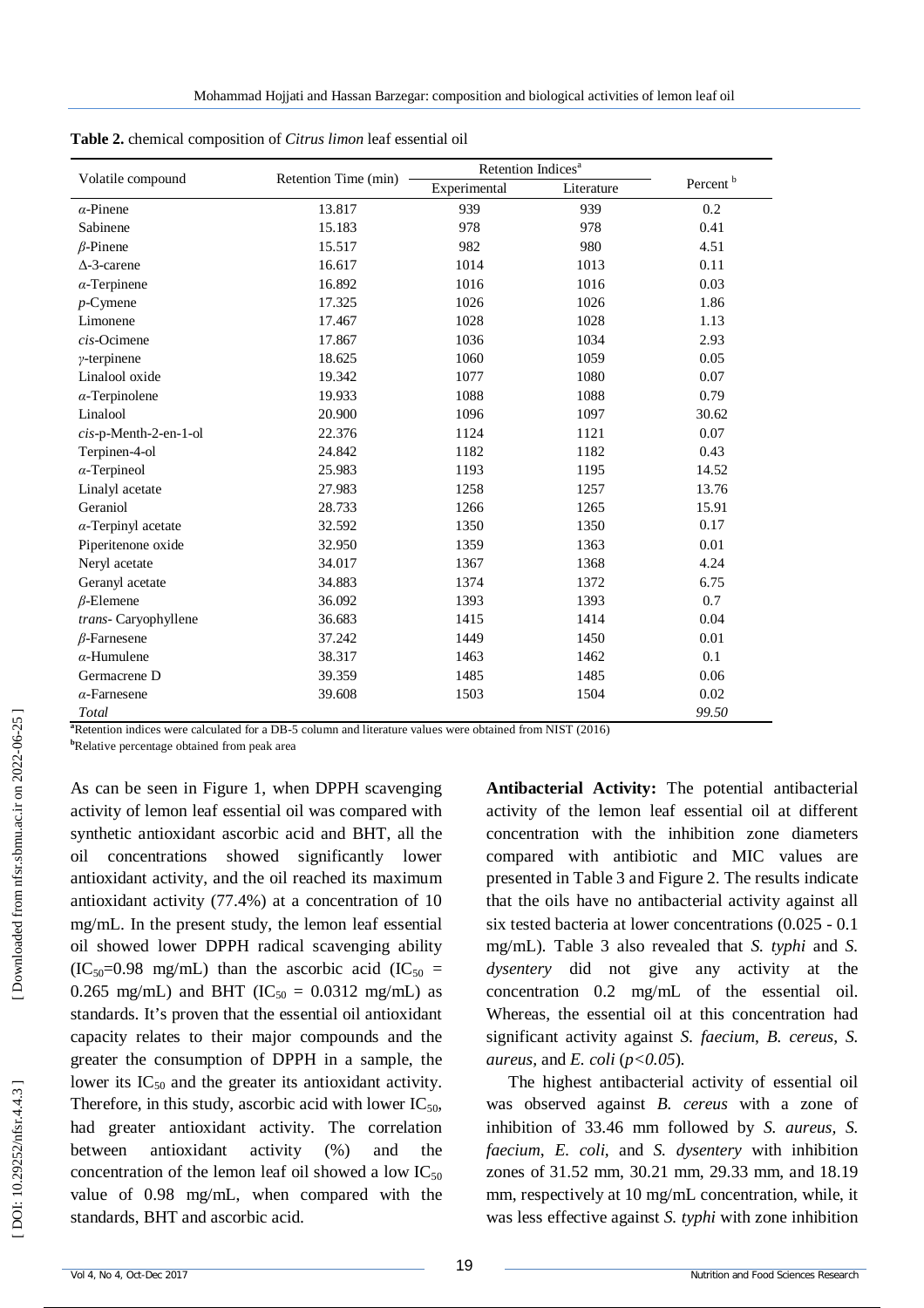of 16.11 mm at the same concentration. Essential oil gave the inhibition against Gram -positive bacteria such as *S. faecium*, *B. cereus* and *S. aureus* at the concentration 0.2 -10 mg/mL with the range of 2.93 -

33.46 mm. The smallest and largest inhibition zones were observed at the concentration 0.2 and 10 mg/mL on *S. Areas* and *B. cereus* cultures, respectively *.*

|                 | Gram positive                   |                                |                                 | Gram negative                  |                                 |                                |
|-----------------|---------------------------------|--------------------------------|---------------------------------|--------------------------------|---------------------------------|--------------------------------|
| Concentrations  | S. faecium                      | B. cereus                      | S. aureus                       | S. typhi                       | E. coli                         | S. dysentery                   |
| 0.025           | nd                              | nd                             | nd                              | nd                             | nd                              | nd                             |
| 0.05            | nd                              | nd                             | nd                              | nd                             | nd                              | nd                             |
| 0.1             | nd                              | nd                             | nd                              | nd                             | nd                              | nd                             |
| 0.2             | $3.19 \pm 0.52$ <sup>Fb</sup>   | $3.97 \pm 1.07^{Fa}$           | $2.13 \pm 0.83$ <sup>Fc</sup>   | nd                             | $1.02 \pm 0.31$ <sup>Fd</sup>   | nd                             |
| 0.5             | $7.01 \pm 1.20^{Eb}$            | $8.60 \pm 1.32$ <sup>Ea</sup>  | $7.53 \pm 0.75$ <sup>Eab</sup>  | $2.06 \pm 0.50$ <sup>Fe</sup>  | $5.06 \pm 0.94$ <sup>Ec</sup>   | $3.83 \pm 1.34$ <sup>Fd</sup>  |
| $\mathbf{1}$    | $11.91 \pm 2.43^{Dab}$          | $12.17 \pm 0.47$ <sup>Da</sup> | $11.16 \pm 1.47$ <sup>Dab</sup> | $3.25 \pm 0.85$ <sup>Ed</sup>  | $10.22 \pm 1.14^{Db}$           | $8.25 \pm 1.19$ <sup>Ec</sup>  |
| $\mathcal{L}$   | $17.72 \pm 1.62^{\rm Cb}$       | $19.67 \pm 0.12$ <sup>Ca</sup> | $16.92 \pm 0.82^{\text{Cb}}$    | $7.78 \pm 1.34^{Dd}$           | $16.11 \pm 2.15^{\text{Cb}}$    | $11.72 \pm 1.92$ <sup>Dc</sup> |
| 5               | $25.05 \pm 1.18^{Bb}$           | $28.12 \pm 2.12^{Ba}$          | $26.23 \pm 2.04^{Bb}$           | $13.88 \pm 1.42^{\text{Cd}}$   | $26.12 \pm 2.38^{Bb}$           | $16.55 \pm 2.44$ <sup>Cc</sup> |
| 10              | $30.21 \pm 1.23$ <sup>Ab</sup>  | $33.46 \pm 3.33$ <sup>Aa</sup> | $31.52 \pm 1.62$ <sup>Ab</sup>  | $16.11 \pm 2.52$ <sup>Be</sup> | $29.33 \pm 2.12$ <sup>ABc</sup> | $18.19 \pm 2.31$ <sup>Bd</sup> |
| Chloramphenicol | $28.44 \pm 0.77$ <sup>Aab</sup> | $30.01 \pm 1.03$ <sup>Aa</sup> | $28.51 \pm 1.14^{Aab}$          | $20.87 \pm 1.31^{Ab}$          | $30.97 \pm 0.88$ <sup>Aa</sup>  | $20.01 \pm 1.02^{Ab}$          |

 $^{\ast}$ nd: non detected;  $^{\ast}$  Values represent mean  $\pm$  Standard Deviation of three replicates; Within columns and rows, Means followed by the same capital and small letter are not significantly different according to Tukey's test (0.05), respectively.



type of bacteria

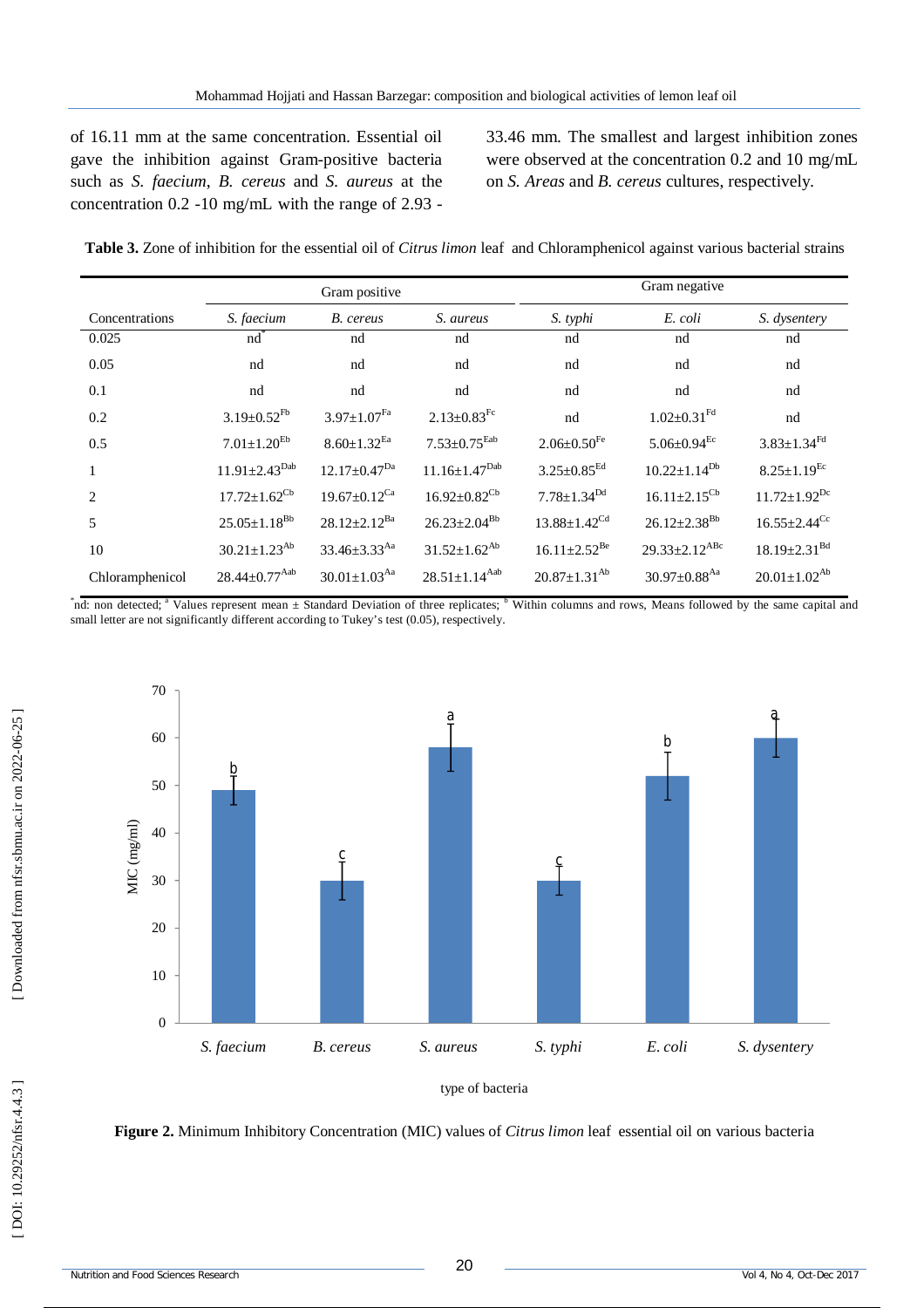As observed in Table 3, the essential oil had a significant inhibitory effect on all tested bacteria at the concentration 0.5, 1, 2, and 5 mg/mL and in all concentrations, the greatest and smallest inhibition zones were founded in *B. cereus* and *S. typhi*, respectively. Table 3 showed with increasing the essential oil concentration from 0.2 to 10 mg/mL, the zone of inhibition increased, so that higher antibacterial activity was observed at 10 mg/mL of essential oil on the all examined bacteria. Also, as observed in Table 3, the essential oil was less effective against Gram negative bacteria compared to Chloramphenicol as a synthetic antibiotic at all concentrations. However, the activity of essential oil at higher concentration (5 -10 mg/mL) was found to be quite comparable with Chloramphenicol against Gram positive bacteria. Figure 2 showed MIC values of essential oil on the tested bacteria. In this study, *S. aureus* (59 mg/mL) and *S. dysentery* (57 mg/mL) had the greatest MIC, , than other tested pathogens. As shown in Figure 2, *S. aureus* and *S. dysentery* (58 and 60 mg/mL) had the greatest MIC of essential oil, followed by *E. coli* and *S. faecium* with MIC values of 52 and 49 mg/mL respectively. Also, *S. typhi* and *B. cereus* had minimum MIC values with 30 mg/mL of essential oil. Based on the present results, the essential oil exhibited maximum zone of inhibition against *B. cereus*, whereas the minimum MIC was observed in this bacteria.

## **Discussion**

The hydro distillation method and GC/MS apparatus were used to isolate and identify the essential oils from leaves of lemon collected from south of Iran. The yield of lemon leaf essential oil in present study was in close agreement with authors (12), who reported that the yield of the essential oil from Turkish lemon leaves was 0.49%. Also, Vekiari *et al*. (2002) observed that Greek lemon leaf oil yield varied from 0.35 -0.53% depending on the time of harvest. In agreement with our GC -MS analysis, Lota *et al*. (2002) noted that linalool (30.1 -47.3%) was the main compound in the leaf oil of some lemon species which cultivated in the island of Corsica in South - East of France. Furthermore, Hamdan and El -Shazly (2014) reported that caryophyllene, linalool and nerol were the main compounds in rough lemon leaf oil. The chemical profile of the oil of lemon leaf in the present study is poor in limonene (1.13%) and is similar to that reported in the literature by Waikedre

*et al.* (2010) who analyzed leaf oil of *C. macroptera* and *C. hystrix*. Also, it's similar to results of Huang *et al.* (2000) who reported that the leaf oils from seventeen cultivars of *C. aurantium* L. which cultivated in China were rich in linalool (31.93 - 39.75%) and linalyl acetate (24.18 -34.74%), while these results are disagreeing with those of Vekiari *et al.* (2002), Ayedoun *et al.* (1996), and Kirbaslar and Kirbaslar (2004), who showed that lemon leaf oil of various origin is characterized by high concentrations of limonene. The chemical composition and yield of essential oils vary significantly depending on different factors. Qualitative and quantitative differences in the components of essential oils between this study and others may be due to genetic, geographic, seasonal variation, organs of plants, cultivar, species, ripening stage, cultural practices, extraction methods, environmental and climate conditions  $(9, 16, 23)$ .

The TPC value of the present work is in close agreement with the findings of Khue *et al*. (2013) who worked on capacity of phenolic compounds of some plants including lemon leaf (15.49 mg GAE/DW) which grown in Vietnam. However, the result of this study farther exceeded the TPC of lemon peel (9.7 mg GAE/DW) and pomace (12.97 mg GAE/DW) reported by Agarwal *et al*. (2012) and Papoutsis *et al*. (2016), respectively.

It is difficult to compare our results with others data. Indeed, the extraction of phenolic compounds from their natural matrix is complex by their diversity and their susceptibility to oxidation and hydrolysis. Similarly, several factors influence amount of phenolic components such as variety, environmental conditions, the mode of keep substrates extraction, the degree of ripening and genetic agents as well as many parameters related to the extraction methods such as temperature, time, solvent to solid ratio and solvent type (31 ) .

Although the antioxidant activity of lemon leaf oil is less than ascorbic acid and BHT, it's higher than the bitter orange leaf and peel lemon oils were harvested from the same geographical area. Majnooni *et al*. (2012) and Golmakani *et al.* (2015) observed the  $IC_{50}$  values of bitter orange leaf and peel lemon oils which were collected from south of Iran, were 1.04 mg/mL and 44.06 mg/mL, respectively. Furthermore, radical scavenging ability of peel oil from pink-fleshed lemon  $(IC_{50} = 26.66 \text{ mg/mL})$ , *C*. *jambhiri*  $(IC_{50} = 37.69 \text{ mg/mL})$  and *C. pyriformis*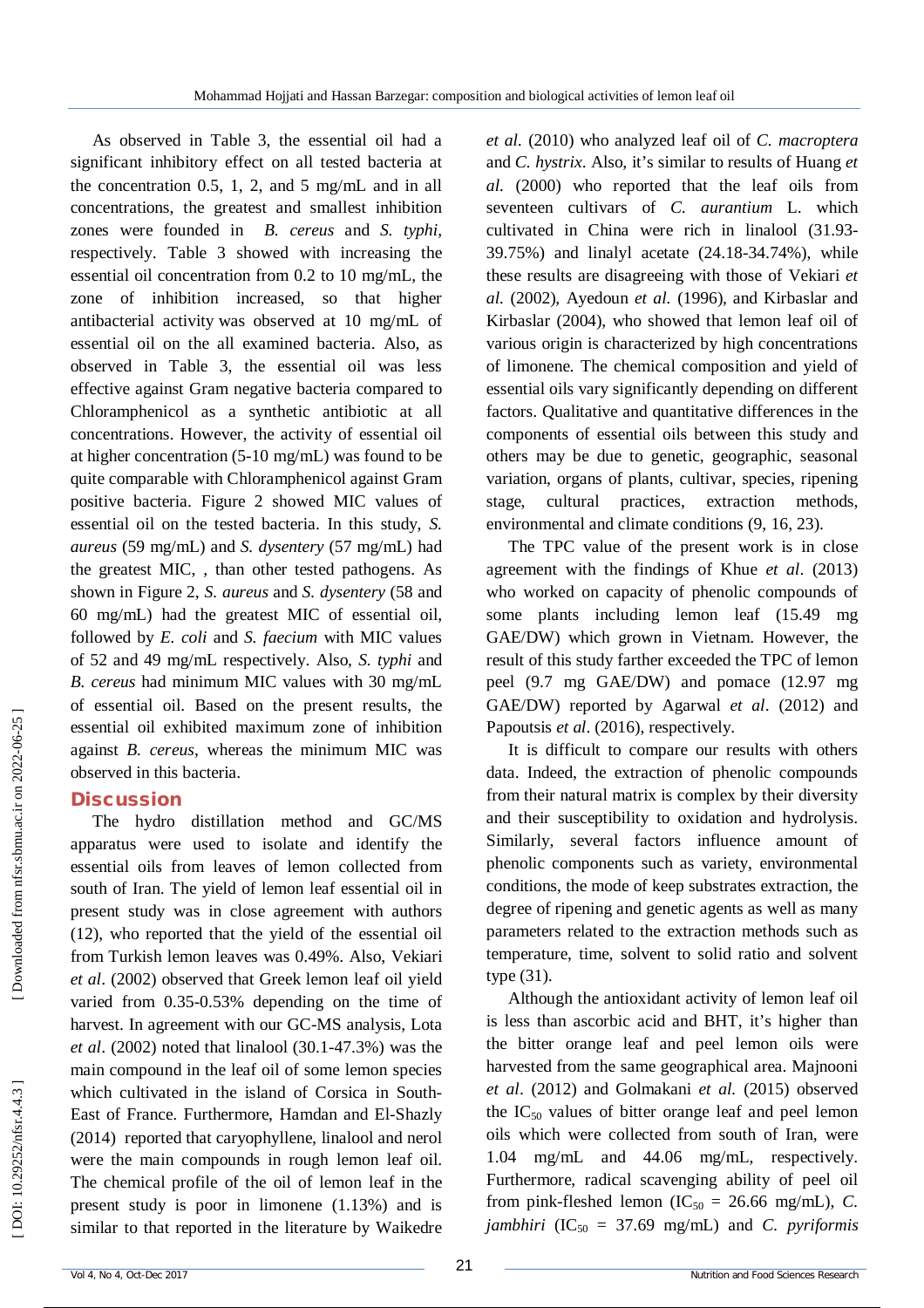$(IC_{50} = 28.91$  mg/mL) were significantly lower than lemon leaf (33, 34 ). In general, the citrus peel oil exhibited moderate antioxidant activity and citrus leaf oil had higher antioxidant activity than peel (35 ), and our results also confirmed this. It was indicated that the essential oil of citrus leaves may contain components with strong proton -donating potentials  $(5)$ .

The results revealed that various concentrations of essential oil from *C. limon* leaf showed significant degrees of antibacterial activity toward all tested microorganisms (*p<0.05*). The data proved that essential oil displayed a variable level of antibacterial activity against both Gram -positive and Gram negative investigated bacteria. Although the growth of all examined microorganisms was inhibited by different concentrations of lemon leaf essential oil, the result of disc diffusion showed *B. cereus* and *S. typhi* were the most sensitive and resistant bacteria against the essential oil, respectively. Similar results were also reported by others indicating that the essential oil of citrus leaf was active against both Gram positive and Gram negative bacteria, thought it was more effective on Gram-positive strains (33, 36-38 ). Indeed, the lemon leaf essential oil was less effective against Gram -negative compared to Gram positive bacteria. The result obtained in this work is consistent with the result observed by Saeb *et al*. (2016) in which *S. typhi* was the resistant bacteria against the essential oil of *C. limon* leaf. A similar study was conducted by Hamdan *et al*. (2013) on the antimicrobial activity of the essential oil of the peel and leaf of the Egyptian Cleopatra mandarin. They reported that essential oil had moderate antibacterial activity against bacteria including *S. aureus, E. coli, K. pneumonia, and P. aeruginosa* (33 ). The biological and chemical activities of the essential oils are completely dependent on their chemical ingredients and it was demonstrated that alcohols, aldehydes, terpenes, phenols, ketones, ethers and hydrocarbons in natural essential oil were largely responsible for inhibition of the bacteria. In the present study, the predominant constituent of the leaf essential oil composition was linalool. Linalool is an alcoholic monoterpene and have shown strong bacteriostatic properties with low MIC values for pathogenic bacteria  $(39)$ . ). The antimicrobial action of monoterpenes suggests that they can easily diffuse into or penetrate through the damage cell membrane

structures of microorganisms. Therefore, essential oils rich in terpenes have been shown to possess good antibacterial activity. However, the weak activity against Gram -negative microbes could be due to the presence of their double membrane that protects the Gram -negative bacteria from the effect of the oil components.

As can see in Table 3 and Figure 2, the antibacterial activity results obtained by disc diffusion (inhibition zone) were not correlated with serial dilution method (MIC). Indeed, essential oil that produced high inhibition zone showed less MIC. On the other hand, some bacteria showed small inhibition zone, but possessed high MIC value, and vice versa. Our findings are in agreement with Kivanç, and Akgül (1986) who mentioned that the antibacterial data obtained by agar diffusion and serial dilution methods were not always comparable, and therefore in testing the bacteriostatic effects of essential oils it is advisable to carry out both techniques. In addition, disc diffusion is a screening method usually used as a preliminary check for antibacterial activity prior to the more detailed study in liquid medium to determine MIC and MBC (37 ). There are many factors that may affect the results of disc -diffusion test such as volume of essential oil placed on paper discs, thickness of agar, diffusion ability of oil in agar and variation of essential oil concentration. Therefore, disc -diffusion method is not suitable for comparing the efficacy of essential oil. The broth microdilution method measures the strength of antibacterial activity and it is better suited for comparison (37 ).

## **Conclusion**

The chemical analysis of hydro -distilled essential oil from *C. limon* leaves showed that linalool is major component followed by geraniol, *α* -terpineol and linalyl acetate. According to the findings, the inhibition of DPPH free radicals was obtained less for lemon leaf essential oil than ascorbic acid and BHT and therefore the  $IC_{50}$  of this oil was higher than ascorbic acid and BHT. Also, TPC of this oil was 14.73 (mg GAE/DW), so the essential oil of lemon leaf is good as a natural antioxidant. In the light of these findings, the oil of lemon leaf inhibits the growth of pathogenic bacteria to a variable extent and the moderate antibacterial activity of the oil was confirmed by the results of agar disc diffusion method and micro -dilution assay. The antibacterial capacity of the oil could be attributed to the presence of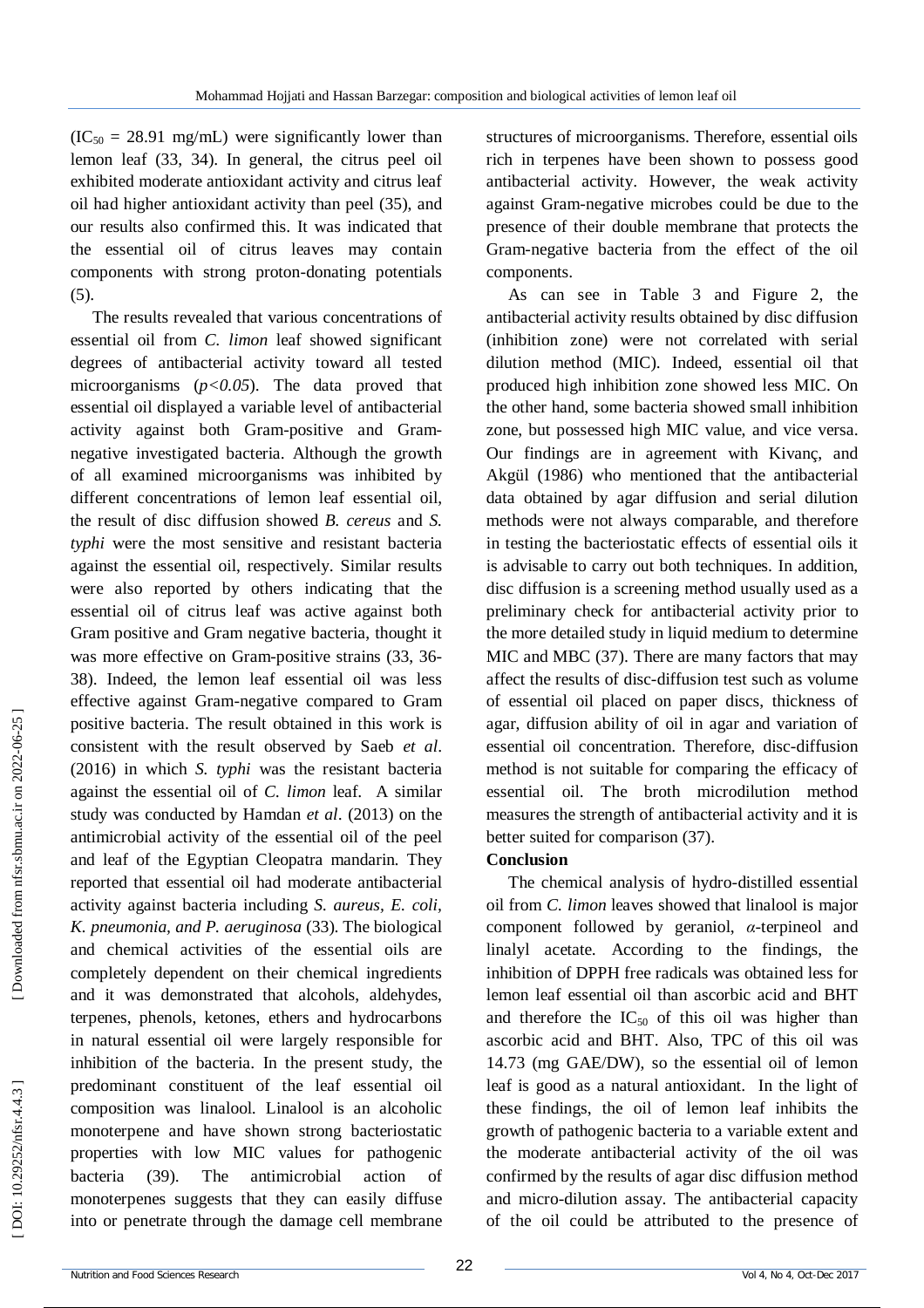adequate amounts of monoterpenes. Finally, the essential oil of lemon leaf could be considered as an interesting natural alternative for finding new substances with antioxidant and antimicrobial properties in combating oxidative spoilage and pathogenic microorganisms.

### **Financial disclosure**

The authors declared no financial interest.

### **Funding/Support**

This work was financially supported as a grant No. 951.26 by Ramin Agriculture and Natural Resources University of Khuzestan, Iran.

## **References**

- 1. Lücker J, El Tamer MK, Schwab W, Verstappen FW, van der Plas LH, Bouwmeester HJ, Verhoeven HA. Monoterpene biosynthesis in lemon (*Citrus limon*). European Journal of Biochemistry. 2002;269(13):3160 -71.
- 2. AL -Jabri NN, Hossain MA. Comparative chemical composition and antimicrobial activity study of essential oils from two imported lemon fruits samples against pathogenic bacteria. Beni -Suef University Journal of Basic and Applied Sciences. 2014;3(4):247 - 53.
- 3. FAOstat. Agriculture organization of the United Nations. Statistical database. 2014.
- 4. Tongnuanchan P, Benjakul S. Essential oils: extraction, bioactivities, and their uses for food preservation. Journal of Food Science. 2014;79(7):R1231 -R49.
- 5. Di Vaio C, Graziani G, Gaspari A, Scaglione G, Nocerino S, Ritieni A. Essential oils content and antioxidant properties of peel ethanol extract in 18 lemon cultivars. Scientia Horticulturae. 2010;126(1):50 -5.
- 6. Espina L, Somolinos M, Lorán S, Conchello P, García D, Pagán R. Chemical composition of commercial citrus fruit essential oils and evaluation of their antimicrobial activity acting alone or in combined processes. Food Control. 2011;22(6):896 -902.
- 7. Tranchida PQ, Bonaccorsi I, Dugo P, Mondello L, Dugo G. Analysis of Citrus essential oils: state of the art and future perspectives. A review. Flavour and Fragrance Journal. 2012;27(2):98 -123.
- 8. Lota M -L, de Rocca Serra D, Tomi F, Casanova J. Chemical variability of peel and leaf essential oils of mandarins from *Citrus reticulata* Blanco. Biochemical Systematics and Ecology. 2000;28(1):61 -78.
- 9. Vekiari SA, Protopapadakis EE, Papadopoulou P, Papanicolaou D, Panou C, Vamvakias M. Composition and seasonal variation of the essential oil from leaves

and peel of a Cretan lemon variety. Journal of Agricultural and Food Chemistry. 2002;50(1):147 -53.

- 10. Golmakani MT, Moayyedi M. Comparison of heat and mass transfer of different microwave ‐assisted extraction methods of essential oil from *Citrus limon* (Lisbon variety) peel. Food Science and Nutrition. 2015;3(6):506 -18.
- 11. Ayedoun A, Sossou P, Mardarowicz M, Leclercq PA. Volatile constituents of the peel and leaf oils of *Citrus limon* L. Burm. f. from Benin. Journal of Essential Oil Research. 1996;8(4):441 -4.
- 12. Kirbaslar G, Kirbaslar SI. Composition of Turkish bitter orange and lemon leaf oils. Journal of Essential Oil Research. 2004;16(2):105 -8.
- 13. Lota M -L, de Rocca Serra D, Tomi F, Jacquemond C, Casanova J. Volatile components of peel and leaf oils of lemon and lime species. Journal of Agricultural and Food Chemistry. 2002;50(4):796 -805.
- 14. Njoroge S, Ukeda H, Kusunose H, Sawamura M. Volatile components of Japanese yuzu and lemon oils. Flavour and Fragrance Journal. 1994;9(4):159 -66.
- 15. Djenane D. Chemical profile, antibacterial and antioxidant activity of Algerian citrus essential oils and their application in Sardina pilchardus. Foods. 2015;4(2):208 -28.
- 16. Jing L, Lei Z, Li L, Xie R, Xi W, Guan Y, et al. Antifungal activity of citrus essential oils. Journal of Agricultural and Food Chemistry. 2014;62(14):3011 - 33.
- 17. Mondello L, Cotroneo A, Dugo G, Dugo P. Italian citrus petitgrain oils. Part IV. Composition of lemon petitgrain oil. Journal of Essential Oil Research. 1997;9(5):495 -508.
- 18. Ifesan B, Fashakin J, Ebosele F, Oyerinde A. Antioxidant and antimicrobial properties of selected plant leaves. European Journal of Medicinal Plants. 2013;3(3):465.
- 19. Kivanç M, Akgül A. Antibacterial activities of essential oils from Turkish spices and citrus. Flavour and Fragrance Journal. 1986;1(4 ‐5):175 -9.
- 20. Huang Y, PU Z, Chen Q. The chemical composition of the leaf essential oils from 110 citrus species, cultivars, hybrids and varieties of Chinese origin. Perfumer and Flavorist. 2000;25(1):53 -66.
- 21. Hamdan D, El -Readi, MZ, Tahrani A, Herrmann F, Kaufmann D, Farrag N, El -Shazly A, Wink M. The chemical constituents of Egyptian citrus species. Chemical composition and biological activity of *Citrus jambhiri* Lush. Food Chemistry. 2011;127(2): 394 - 403.
- 22. Kamiyama S. Studies on leaf oils of Citrus species: Part I. Composition of leaf oils from *Citrus unshiu*, *Citrus natsudaidai*, *Citrus kokitsu* and *Citrus limon*. Agricultural and Biological Chemistry. 1967;31(9):1091 -6.

DOI: 10.29252/nfsr.4.4.3